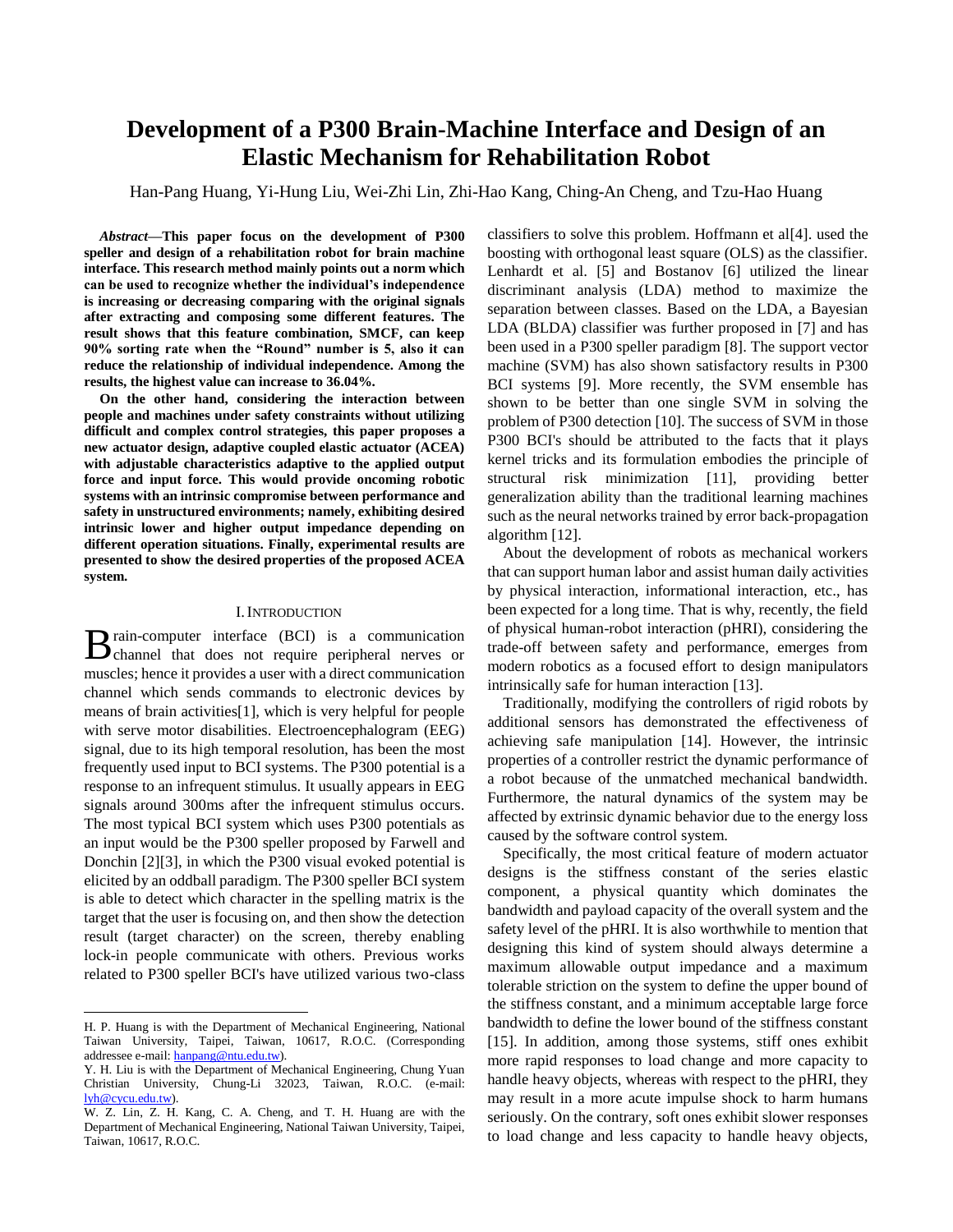whereas focusing on the pHRI, they do have intrinsic safety motions to protect humans during manipulation. In general, a compromise between safety and performance is difficult to achieve.

The major objective is to provide an inherently adjustable series elastic device for physical human-robot interaction. Herein, a new actuator, namely an adaptive coupled elastic actuator (ACEA) with adjustable characteristics adaptive to the applied output force and input force is developed.

# II.MATERIALS AND METHODS

## *A. Data Acquisition and Preprocessing*

Our system uses six monochannels. Each channel receives EEG signals from a distinct electrode. The six electrodes are placed on Fz, Fcz, Cz, Pz, P7, and P8 in the 10-20 system, respectively. The potential measured from each of the first four (Fz, Fcz, Cz, pz) is further subtracted by the average of P7 and P8 potentials. At the preprocessing stage, a 0.1-70 Hz band-pass filtering is performed. The acquired EEG signals are amplified with the gain of 24,000. The signals are then converted to digital ones and sent into a computer via the DAQ-6212 produced by National Instrument. The received digitized EEG signals are called EEG data.

At the computer side, the data collection task is done by our own software written in C#. The EEG data are collected at a sampling rate of 250 Hz. The software has three parts. The first part presents the 6 x 6 spelling matrix [\(Fig.](#page-1-0) 1) and the intensification (stimulus) of the row or column. The second part is responsible for sending the corresponding stimulus code to be embedded in the data stream in a time-locked manner when a stimulus is presented. By the stimulus code, the first 500-ms data (an epoch) from each channel can be automatically obtained.



Fig. 1. P300 speller.

# <span id="page-1-0"></span>*B. Training Data Collection*

Our data collection procedure, mainly following the one suggested in [\[16\]](#page-6-1), contains three stages: 1) preparation; 2) training set collection; 3) test set collection stages.



Fig. 2. Data collection for a subject. The computer is placed behind the blue shield.

<span id="page-1-1"></span>During the preparation stage, an electro-cap is attached to a subject. An electrolyte gel is applied to the electrodes to reduce the impedance. The subject sits at the position around 90 cm in front of a 17-inch liquid crystal display (LCD) (see [Fig. 2.\)](#page-1-1). During the training stage, the subject is asked to focus on a sequence of characters given by the experimenter, one character at a time. First, one of the characters is intensified on the LCD for 4 s, by which the subject can direct his\her focus to the position of this character. After the attention-catching intensification, a 2.5 s preparation gap is given before a data collection procedure. During this procedure, the subject is asked to focus on the target character, and then the system will initiate a 10-round intensification process, where within each round, 12 randomly-ordered visual stimuli will be presented. Each stimulus is the intensification of either one row or one column, and will be presented for 100 ms, and after a 75 ms inter-stimuli interval, the next stimulus will be presented. After presentation of 10 stimuli, a round is ended, and after a pause of 0.5 s, the next round begins. Therefore, a 10-round intensification process will take 27.75 s.

At the computer side, the data collection task is done by our own software written in C#. The EEG data are collected at a sampling rate of 250 Hz. The software has three parts. The first part presents the 6 x 6 spelling matrix (Fig. 2) and the intensification (stimulus) of the row or column. The second part is responsible for sending the corresponding stimulus code to be embedded in the data stream in a time-locked manner when a stimulus is presented. By the stimulus code, the first 500-ms data (an epoch) from each channel can be automatically obtained. Namely, when a particular row or column is intensified (flashed), we get the vector utomatically obtained. Namely, when a particular re-<br>
olumn is intensified (flashed), we get the vector<br>  $\mathbf{x} = [x_1(1),...,x_1(N),x_2(1),...,x_2(N),x_K(1),...,x_K(N)]^T$ 

$$
\mathbf{x} = [x_1(1), ..., x_1(N), x_2(1), ..., x_2(N), x_K(1), ..., x_K(N)]^T
$$
 (1)

where K and N denote the number of channels and the number of samples, respectively, and xi(j) denotes the jth sample from the ith channel. Here,  $N = 125$  and  $K = 4$ .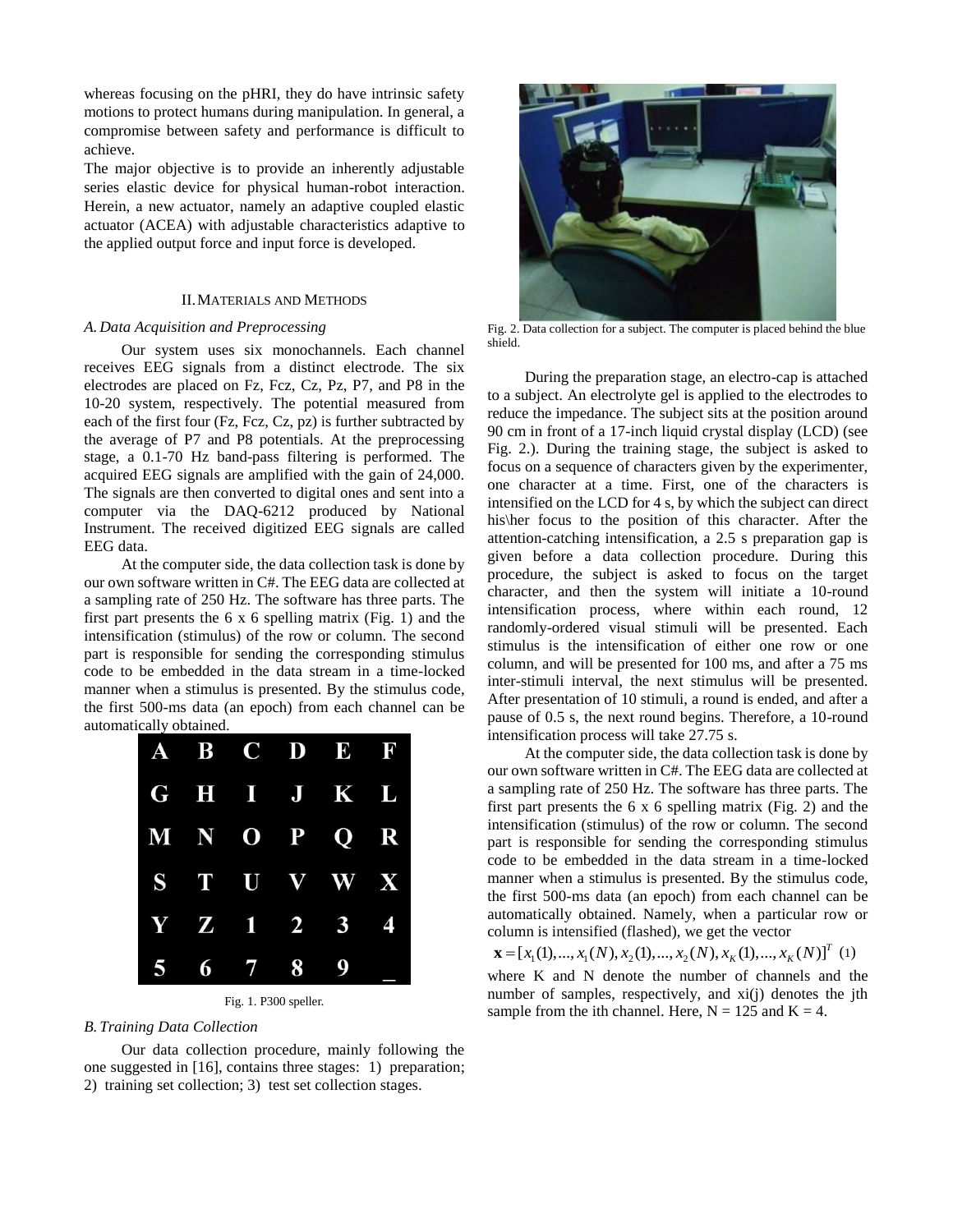

<span id="page-2-0"></span>Fig. 3. Band-pass filtered P300 potentials using inverse DFT. The X axis is the time from the stimulus presentation.

[Fig.](#page-2-0) 3.[Fig.](#page-2-0) 3 shows P300 potentials recorded from Pz. Moreover, it is also found that the SVM achieve the best classification accuracy when the frequency band is set as 1 -15 Hz. With this band, the SNR of the EEG signals can be greatly increased, since the 60-Hz line noise is completely removed and the impact from electromyography (EMG) signals ( 10 -400 Hz [\[17\]](#page-6-2)) is substantially reduced. However, such reconstruction is unable to remove electrooculography (EOG) signals since EOG signals lies in low frequencies smaller than 10 Hz [\[18\]](#page-6-3). To avoid the ocular artifacts, the subjects were asked not to make any eye movements during the experiments.

# *C.Feature extraction and Classification*

Feature extraction can be divided into two parts : 1) the EEG signal superposition of the average after feature extraction, there are three features of the area, N100 and P300 time and slope. 2) the EEG signal is depicted in a binary image, and turn it into a closed curve by using the boundary extraction algorithm (BEA) [\[19\]](#page-6-4). The edge of the binary image recorded by Fourier descriptors. Then the edge information into the form of frequency data and we can obtain the edge of the center ( $x_{center}$ ,  $y_{center}$ ).

(a) Area

Sum of the EEG signal between 200ms to 500ms.

(b) Time of N100 and P300 N100(trough) and P300(peak) time. N100:50ms~170ms P300:220ms~500ms

(c) Slope

$$
m = \frac{P300\_volt - N100\_volt}{P300\_time - N100\_time}
$$
 (2)

*P300\_volt* : *P300* peak value. *N100\_volt* : *N100* trough value. *P300\_time* : P300's time. *N100\_time* : N100's time.

(d) Fourier Descriptor (FD) [\[20\]](#page-6-5) and Center

Assume that the edges of an image can make use of the Cartesian coordinate system, so we can get the following coordinates on  $(x[m], y[m])$ ,  $m=1,2,...,L$  (*L*: The total number of the edges of the image). By these coordinates on

$$
(x[m], y[m])
$$
, equation  $(a[n] = \frac{1}{L} \sum_{m=1}^{L} x[m] e^{-j m v_0 m}$  (3) and

$$
(b[n] = \frac{1}{L} \sum_{m=1}^{L} y[m] e^{-j n w_0 m}
$$
 (4) can get the Fourier  
coefficient  $(a[n].b[n])$ .

coefficient (*a*[*n*]*,b*[*n*]).

<span id="page-2-1"></span>
$$
a[n] = \frac{1}{L} \sum_{m=1}^{L} x[m] e^{-j m v_0 m}
$$
 (3)

<span id="page-2-2"></span>
$$
b[n] = \frac{1}{L} \sum_{m=1}^{L} y[m] e^{-j m w_0 m}
$$
 (4)

<span id="page-2-3"></span>
$$
s[n] = \frac{r[n]}{r[1]}
$$
  

$$
r[n] = \sqrt{|a[n]|^2 + |b[n]|^2}
$$
 (5)

(5) we can get the

By equation (  $^{2}$   $\sqrt{15 - 1}^{2}$  $[n] = \frac{r[n]}{[n]}$ [1]  $s[n] = \frac{r[n]}{r!}$ *r* =

 $[n] = \sqrt{|a[n]|^2 + |b[n]|^2}$  $r[n] = \sqrt{|a[n]|^2 + |b[n]|^2}$  $=\sqrt{|a[n]|^2+|b|}$ 

Fourier descriptor *s*[*n*].

<span id="page-2-4"></span>Fourier descriptor 
$$
s[n]
$$
.  
\n
$$
x_{center} = \frac{\sum_{m=1}^{L} x[m]}{L} \qquad y_{center} = \frac{\sum_{m=1}^{L} y[m]}{L}
$$
\n(6)

Using equation

Using equation  
\n
$$
(x_{center} = \frac{\sum_{m=1}^{L} x[m]}{L} \qquad y_{center} = \frac{\sum_{m=1}^{L} y[m]}{L}
$$
\n(6) can get

the center of the edge (*xcenter*,*ycenter*).

We use the support vector machine as classifier after feature extraction. In SVM, the training set is given as  $\{x_i, y_i\}_{i=1}^n$  where  $\mathbf{x}_i \in \mathbb{R}^d$  are the training patterns and  $y_i \in \{-1, +1\}$  are the class labels. Here,  $d = 500$ . Let *w* and *b* be the weight vector and the bias of the separating hyperplane, respectively, the objective of SVM is to find the optimal hyperplane by maximizing the margin of separation and minimizing the training errors, formulated as the optimization problem:

optimization problem:

\n
$$
\min_{f, b, \xi} \frac{1}{2} \|w\|^2 + C \sum_{i}^{N} \xi_i,
$$
\nfor  $i = 1, 2, \dots, N$ ,\n\ns.t.  $y_i(w^T \phi(x_i) + b) \ge 1 - \xi_i,$   $\forall i,$   $\xi_i \ge 0,$   $\forall i.$  (7)

The dual problem of SVM is as follows: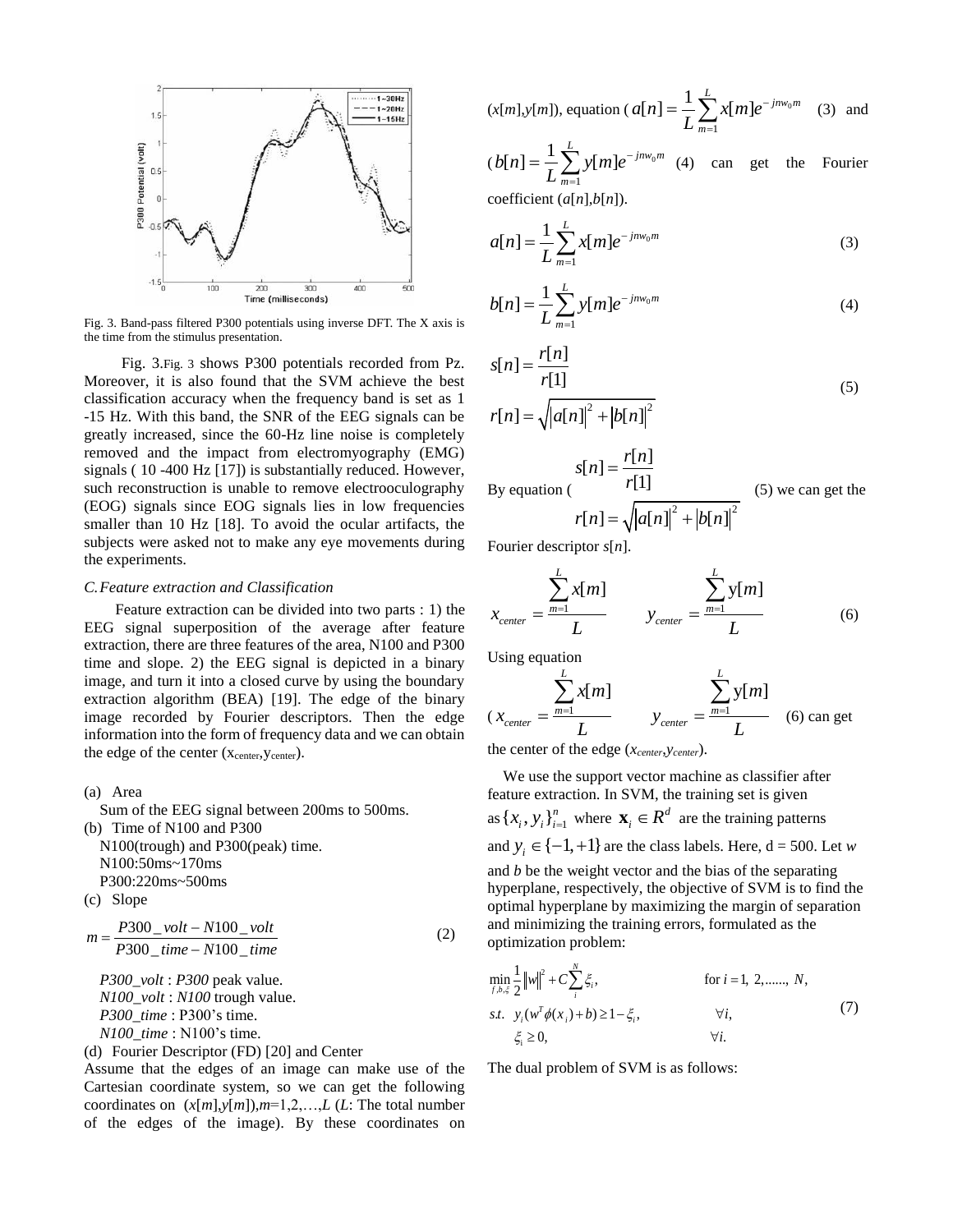$$
\max_{\substack{f, b, \xi \\ f, b, \xi}} \quad -\frac{1}{2} \sum_{i,j}^{N} \alpha_i \alpha_j y_i y_j K(x_i, x_j) + \sum_{i}^{N} \alpha_i, \text{ for } i = 1, 2, \dots, N,
$$
\n
$$
\text{s.t.} \quad \sum_{i}^{N} \alpha_i y_i, \quad (8)
$$
\n
$$
0 \le \xi_i \le C, \quad \forall i.
$$

Finally, we can obtain the decision function:

$$
f(x) = \sum_{i}^{N} \alpha_{i}^{*} K(x, x_{i}) + b^{*}
$$
 (9)

The kernel type is chosen as Gaussian kernel:

The Kernel type is chosen as Gaussian kernet:  
\n
$$
K_{Gaussian}(x_i, x_j) = \phi(x_i)\phi(x_j)^T = \exp(-\frac{\left\|x_i - x_j\right\|_2^2}{2\sigma^2}) \quad (10)
$$

The cross-validation is chosen as 2-fold and 10 runs. SVM determines the most probable row and column by the following two decision functions:

$$
r^* = \arg \max_{r=1,\dots,n_r} \{ \sum_{i=1}^n \alpha_i y_i k(x_{row}^{(r)}, x_i) + b \}
$$
 (11)

$$
c^* = \arg \max_{c=1,\dots,n_c} \{ \sum_{i=1}^n \alpha_i y_i k(x_{col}^{(c)}, x_i) + b \}
$$
 (12)

where  $n_r$  and  $n_c$  are the number of row and the number of column in the character matrix, respectively( $n_r = n_c = 6$ ), and  $\alpha_i$  are Lagrange multipliers. Once the indices are determined, the character is recognized.

#### III. REHABILITATION SYSTEM

#### *A. Design Concept of ACEA*

Utilizing a set of two different elastic components, one with soft stiffness and the other with hard stiffness, may alleviate the aforementioned drawbacks of traditional SEA systems. A new approach adaptive coupled elastic actuator (ACEA) is proposed, and the model is shown i[n Fig.](#page-3-0) 4, where  $M_l$ ,  $X_l$  and  $F_l$  denote the link mass, displacement of the output link and force on the link;  $M_m$ ,  $X_m$  and  $F_m$  denote the actuator mass, displacement of the actuator and input force of the actuator;  $K_s$  and  $K_h$  denote stiffness of the soft and hard elastic elements, respectively.



Fig. 4. Model of proposed adaptive coupled elastic actuator.

<span id="page-3-0"></span>Herein, by assuming that the total compression distance  $\Delta X_s = (X_m - X_l)$  is always positive or equal to zero and defining that the critical length  $l(t, \Delta X_s)$  is the difference in displacement between the positions of the hard elastic

element and the output link at time  $t$ , the equivalent

transmission stiffness of the ACEA approach can be shown as  
\n
$$
K_{t} = \begin{cases} K_{s}, & \text{if } F_{t} \leq F_{th} \text{ or } l(t, \Delta X_{s}) > 0 \\ K_{h} + K_{s}, & \text{otherwise} \end{cases}
$$
\n(13)

where  $F_{th} = K_s \cdot l(t,0)$  is the threshold force that equals to  $K_s$  multiplying the preset critical length  $l(t,0)$  associated with  $\Delta X_s = 0$ , and  $F_l = K_s \cdot \Delta X_s$  is the restored force provided by the deflection when the soft elastic element is stressed. The critical length *l* that should be adaptive to the applied output force and input force decides the inherent stiffness of the actuation approach, meaning that the system is capable of dividing the total input force into direct driving and stiffness shifting forces, two forces which both contribute to the output force. Thus, the ACEA can be thought to divide the torque generation into separate low- and high-frequency parallel actuators by adjusting *l* adaptively, as shown in [Fig.](#page-3-1) [5.](#page-3-1)



<span id="page-3-1"></span>Fig. 5. Concept of adaptive coupled elastic actuator: partition of torque into low and high frequency components.

By varying an adjustable *l* accompanied by proper active control, the actuator may obtain any desired threshold force/torque adaptive to task-oriented strategies. Compared to the previous compliant or stiff actuators, such as SEA, the actuators utilizing the proposed ACEA approach exhibit the desired intrinsic lower or higher output impedance. The relationship between an external load and deflection can be ACEA system can be seen in [Table 1.](#page-3-3)



<span id="page-3-3"></span><span id="page-3-2"></span>Fig. 6. Properties of adaptive coupled elastic actuator: the relationship between load and deflection.

Table 1 Different proposed operation state of an ACEA system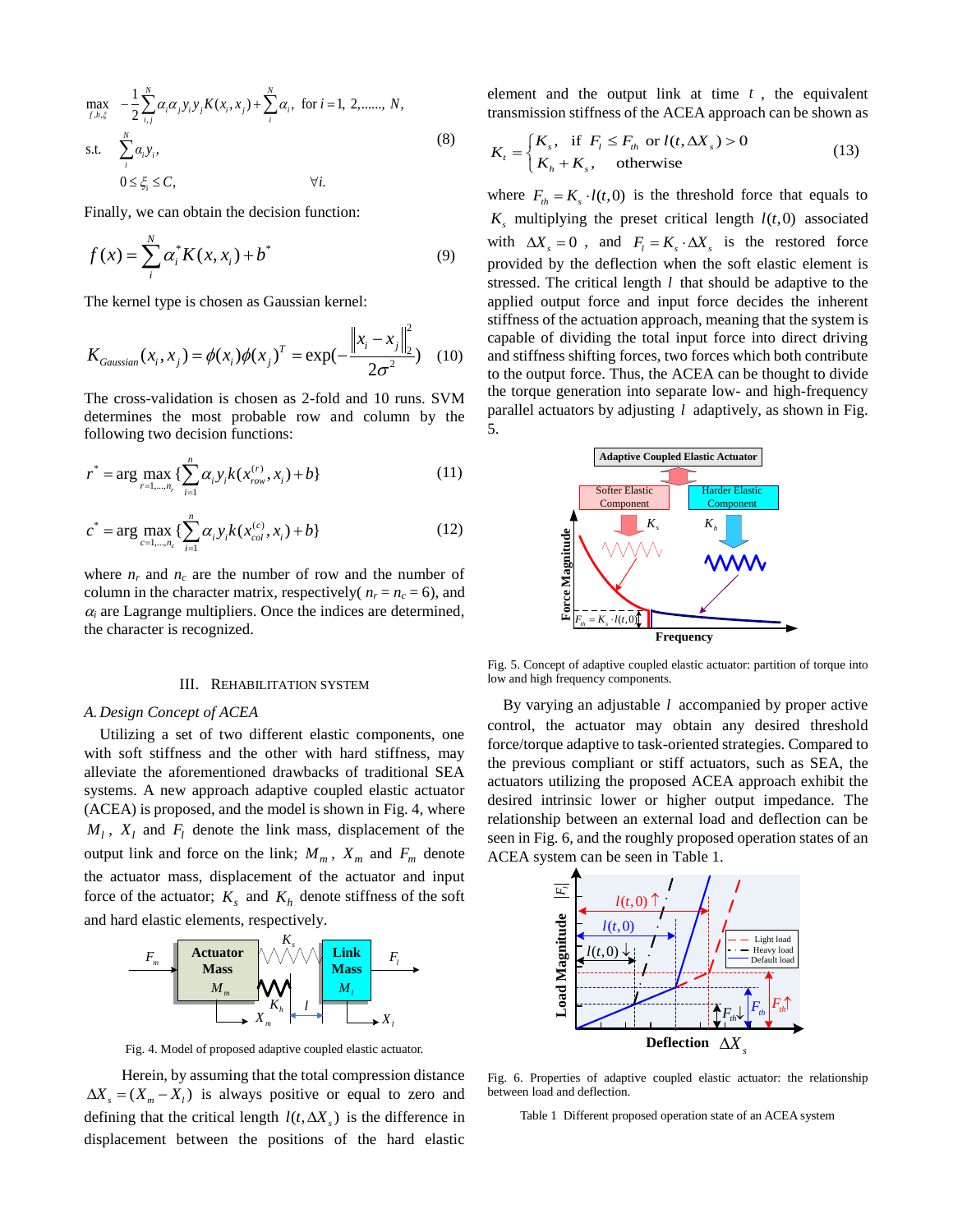| <b>Operation speed</b> | <b>Hard elastic element</b>    | Soft elastic element |
|------------------------|--------------------------------|----------------------|
| High                   | Performance                    | Interaction          |
| Low                    | Performance and<br>Interaction | Interaction          |

# *B. Mechanism Design*

In brief, the critical issues of the ACEA system are how to design a mechanism and a control system to adjust and determine the stiffness of the soft and hard elastic components in advance. As shown in [Fig.](#page-4-0) 7, the ACEA actuator, utilizing only one actuator, is designed to provide a favorable solution to adjust the critical length by a torque switch mechanism.

In this design, a worm drives a worm gear through two sets of preloaded soft linear compression springs, initially restraining the movement of the worm shaft in its axial direction. One set of hard linear compression springs will restrain the movement of the worm shaft in its axial direction while the critical length becomes zero.



Fig. 7. One-DOF adaptive coupled elastic actuator.

<span id="page-4-0"></span>Specifically, the torque switch mechanism consists of a pair of traveling gears and corresponding pinions to drive a both-end-thread screw that can simultaneously convey two movable hard spring holders along the screw. This mechanism can channel and switch the input torque into either direct output torque or input torque to adjust the critical length, permitting the ACEA to vary according to the load torque and the input torque. Via the torque switch mechanism, the system can mechanically alter the critical length/force in response to a light load within the first range of handling a relatively light load or within the first range of quickly operating to make small output impedance responses, or in response to a heavy load within the second range of handling a relatively heavy load or the second range of slowly operating to make large output impedance responses.

# IV. EXPERIMENT RESULTS

# *A.P300 experiment results*

First, we discuss the relationship between the numbers of Fourier descriptors to its accuracy. As you can see from Fig.8, select more than four Fourier descriptors as the feature has maintained the same accuracy, but the number of features will increase the computational complexity. Therefore, we only took the first four Fourier descriptors as a feature, said FD4.



Fig. 8. The relationship between different Fourier descriptors and classification rate.

On the experimental results, take the beginning of the letters to represent features. i.e. A as area, S as slope,…,etc. Raw represents the original data. Rounds rear brackets show the training time.



<span id="page-4-1"></span>Fig. 9 The different feature extraction combination of classification results

In [Fig.](#page-4-1) 9, if only consider the A, S, M, C and F the five individual features. The A feature is the worst result. M and F have the better results. More combinations of features, its accuracy has increase the trend in addition to Subj2. The combination of ASMCF can be maintained the similar accuracy with the raw data. We see SMCF feature combination will be able to maintain the classification rate as raw data. In addition, you can find a combination containing F features, its accuracy had good results by Subj2 can clearly see that the feature of F containing a combination of accuracy has significantly improved. The different combination of features will have different results, and will have different effects in different subjects, such as M and C of these two features, in Subj2 and Subj3 can get two different results. Therefore we chose the combination of features enhance the effect for Subj1 to Subj4 have to continue to explore the relationship for individual independence.

Table 2 Raw data of individual independence test the results of the accuracy (%)

| Subj |       |       | سه    |       |
|------|-------|-------|-------|-------|
|      | 98.78 | 64.02 | 62.80 | 68.90 |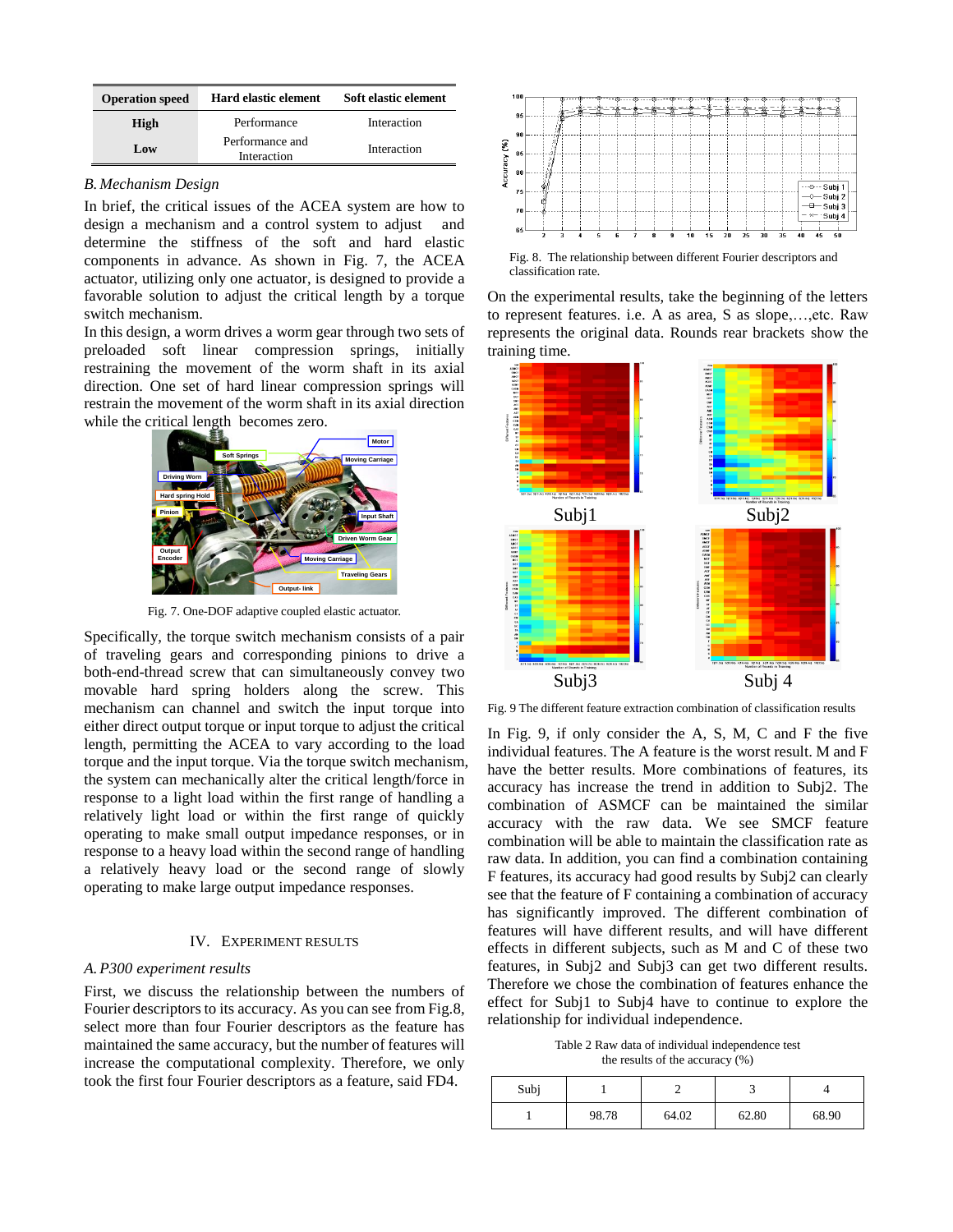| 62.32 | 95.12 | 71.95 | 82.32 |
|-------|-------|-------|-------|
| 72.07 | 81.10 | 98.78 | 75.73 |
| 75.12 | 65.37 | 67.80 | 96.34 |

Table 3 SMCF features of individual independence test the results of the accuracy (%)

| Subj |              | 2                           |                                        |             |
|------|--------------|-----------------------------|----------------------------------------|-------------|
|      | 98.78(0)     |                             | 84.76(32.38) 84.15(33.98) 93.73(36.04) |             |
|      | 75.73(21.53) | $92.46(-2.79)$ 82.93(15.25) |                                        | 90.02(9.36) |
| 3    | 75.12(4.23)  | 84.76(4.51)                 | $91.46(-7.41)$                         | 75.73(0)    |
|      | 75.64(0.69)  | $61.71(-5.6)$               | 78.41(15.65)                           | 98.78(2.53) |

*B. Human-Robot Interaction* 



<span id="page-5-14"></span>Fig. 10. Human-robot interaction experiment under three control modes.

The dynamics of a robotic system can be drastically changed by interaction with a human operator, since the motion of the human is too complicated to be modeled or predicted.

Herein, the control mode of the designed system was chosen to match different operating situations according to whether the robot was interacting with a human operator. In the beginning, the robot was set to track the given output link trajectory without any interaction between human, robot, or environment under the output link angle control. Then, the human operator tried to randomly guide the output link under the motor angle control or zero impedance control.

The experimental results, shown in [Fig.](#page-5-14) 10, demonstrated that the robot can track the given output link trajectory quite well under output link angle control in spite of the effect of the link dynamics as the main resistive torque source. Because of the flexibility of the joint, the human operator can force the robot to move as the operator wanted, whereas the robot only allowed the operator to partially backdrive the output link under the motor angle control. However, the operator could randomly guide the robot easily under zero impedance control, where the desired output torque is regulated to be zero, even if some relatively small resistive torque was observed in the experiment.

# V.CONCLUSION

The P300 result shows that this feature combination, SMCF, can keep 90% sorting rate when the "Round" number is 5, also it can reduce the relationship of individual independence. Among the results, the highest value can increase to 36.04%. About the rehabilitation robot, the design, model, and control of a new ACEA actuator for human-robot interaction is developed. Possessing adjustable characteristics through a novel Torque Switch mechanism, it is proposed to handle different loads or to make different output impedance responses while guaranteeing safety issues.

Finally, this P300 Speller and ACEA design already provide upcoming robots with intrinsic safety in compromise with performance in complex environments in our ongoing work.

# ACKNOWLEDGMENT

This work is partially supported by the National Science Council of the R.O.C. under grants NSC 100-2221-E-002-12 7-MY3 and NSC 100-2221-E-002-077-MY3.

## **REFERENCES**

- <span id="page-5-0"></span>[1] N. B. J. R. Wolpaw, D. J. McFarland, G. Pfurtscheller, and T. M. Vaughan, "Braincomputer interfaces for communication and control," *Clinical Neurophysiology,* vol. 113, No. 5, pp. 767-791, 2002.
- <span id="page-5-1"></span>[2] L. A. Farwell and E. Donchin, "Talking off the top of your head: Toward a mental prosthesis utilizing event-related brain potentials," *Electroencephalogr. Clin. Neurophysiol,* vol. 70, No. 6, pp. 510-523, Dec. 1988.
- <span id="page-5-2"></span>[3] E. Donchin, K. M. Spencer, and R. Wijesinghe, "The mental prosthesis: assessing the speed of a P300-based brain-computer interface," *IEEE Transactions on Rehabilitation Engineering,* vol. 8, No. 2, pp. 174-179, 2000.
- <span id="page-5-3"></span>[4] U. Hoffmann, G. Garcia, J. Vesin, K. Diserens, and T. Ebrahimi, "A Boosting Approach to P300 Detection with Application to Brain-Computer Interfaces," *International IEEE EMBS Conference on Neural Engineering*, Washington D.C., USA, 2005, pp. 97-100.
- <span id="page-5-4"></span>[5] A. Lenhardt, M. Kaper, and H. J. Ritter, "An Adaptive P300-Based Online Brain-Computer Interface," *IEEE Transactions on Neural Systems and Rehabilitation Engineering,* vol. 16, No. 2, pp. 121-130, 2008.
- <span id="page-5-5"></span>[6] V. Bostanov, "BCI competition 2003-data sets Ib and IIb: feature extraction from event-related brain potentials with the continuous wavelet transform and the t-value scalogram," *IEEE Transactions on Biomedical Engineering,* vol. 51, No. 6, pp. 1057-1061, 2004.
- <span id="page-5-6"></span>[7] U. Hoffmann, J. M. Vesin, T. Ebrahimi, and K. Diserens, "An efficient p300-based brain-computer interface for disabled subjects," *J. Neuroscience Method,* vol. 167, No. 1, pp. 115-125, 2008.
- <span id="page-5-7"></span>[8] B. Rivet, A. Souloumiac, V. Attina, and G. Gibert, "xDAWN Algorithm to Enhance Evoked Potentials: Application to Brain Computer Interface," *IEEE Transactions on Biomedical Engineering,* vol. 56, No. 8, pp. 2035-2043, 2009.
- <span id="page-5-8"></span>[9] M. Kaper, P. Meinicke, U. Grossekathoefer, T. Lingner, and H. Ritter, "BCI competition 2003-data set IIb: support vector machines for the P300 speller paradigm," *IEEE Transactions on Biomedical Engineering,*  vol. 51, No. 6, pp. 1073-1076, 2004.
- <span id="page-5-9"></span>[10] A. Rakotomamonjy and V. Guigue, "BCI Competition III: Dataset II-Ensemble of SVMs for BCI P300 Speller," *IEEE Transactions on Biomedical Engineering,* vol. 55, No. 3, pp. 1147-1154, 2008.
- <span id="page-5-10"></span>[11]V. Vapnik, *Statistical learn ing theory* Springer, Berlin Heidelberg New York, 1998.
- <span id="page-5-11"></span>[12]J. C. Burges, "A tutorial on support vector machines for pattern recognition," *Data Mining and Knowledge Discovery* vol. 2, No. 2, pp. 121-167, 1998.
- <span id="page-5-12"></span>[13]A. L. Edsinger, "Robot manipulation in human environments," Doctor of Philosophy Doctoral Dissertation, Department of Electrical Engineering and Computer Science, Massachusetts Institute of Technology, Cambridge, 2007.
- <span id="page-5-13"></span>[14]A. De Luca, A. Albu-Schaffer, S. Haddadin, and G. Hirzinger, "Collision detection and safe reaction with the DLR-III Lightweight manipulator arm," *IEEE Int. Conf. on Intelligent Robots and Systems*, Beijing,Chinese, 2006, pp. 1623-1630.